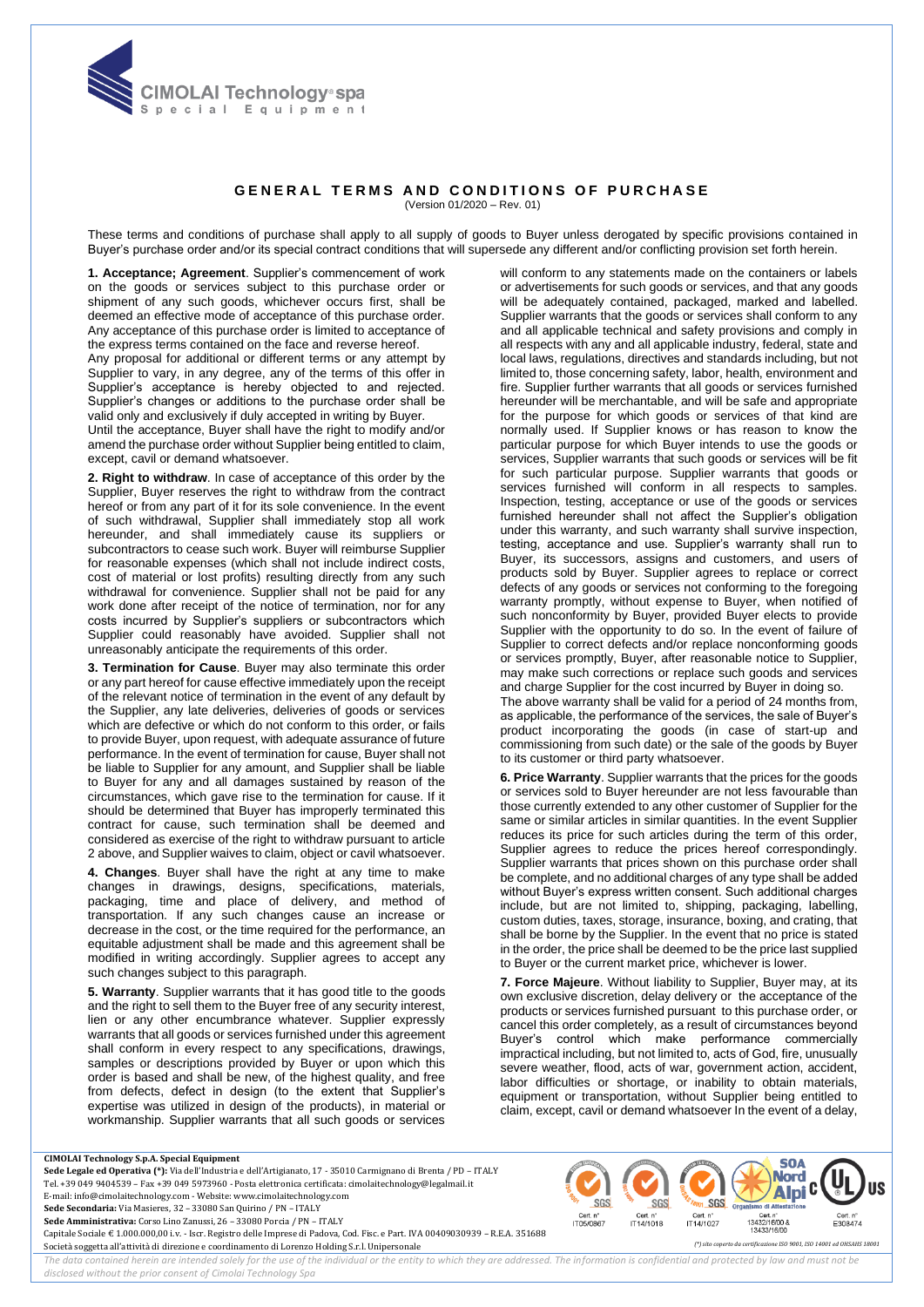

Supplier shall hold goods subject to such delay at the direction of the Buyer and shall deliver them when the causes affecting the delay have been removed, in compliance with the latter's instructions.

**8. Payment; Taxes and Duties**. Payments shall be conditional upon goods or services being supplied in all respects in accordance with the purchase order and upon supply to the Buyer of a proper invoice from the Supplier. Such invoice shall correctly specify the purchase order number, order date, a description of the goods or services supplied, the date of supply, and the sum due and properly addressed and referenced. Unless otherwise stated, terms of payment shall be sixty (60) days, end of month, from invoice date. Supplier shall be solely responsible for filing all appropriate tax forms and paying all applicable tax, duty, export preparation charges and export documentation charges resulting from the purchase of the goods or services under this agreement. Payment for the goods or services delivered hereunder shall not constitute acceptance thereof.

**9. Inspection/Testing/Quality**. Buyer shall have the right to inspect such goods or services and to reject any or all of said goods or services which are in Buyer's good faith judgment defective or nonconforming. Goods rejected and goods supplied in excess of quantities called for herein may be returned to Supplier at its expense and, in addition to Buyer's other rights, Buyer may charge Supplier all expenses of unpacking, examining, repacking and reshipping such goods. In the event Buyer receives goods or services whose defects or nonconformity is not apparent on examination, Buyer reserves the right to require replacement, as well as payment of damages as determined by Buyer, to be paid at first demand. In no event any claim related to such damages, including but not limited to its amount or enforceability, could cause the suspension or delay their payment by the Supplier.

Nothing contained in this purchase order shall relieve in any way the Supplier from the obligation of testing, inspection and quality control. To this extent, Supplier shall, at its sole expenses and liability, carry out: (i) all verifications on drawings, documents, technical specifications - even if supplied by the Buyer - in order to verify the compliance with the requirements set forth in this purchase order and the performance or use of the goods which they are intended to; (ii) all tests eventually set forth in the purchase order or prescribed by any applicable law - Supplier's, Italian or the legislation of the State of destination of the goods on raw materials and components, during the production cycle and, at the end of work, in order to warrant and certify the goods quality and compliance as well. Supplier will maintain quality assurance systems for the control of material quality, processing, assembly, testing, packaging and shipping in accordance with its usual policies and practices. Supplier will use its best efforts to prevent and, as applicable, will promptly remedy, any conditions within its control that could compromise the quality or reliability of the goods or the manufacturing process. Supplier agrees to inform Buyer of any plans or intentions to change its quality system or any production technique, testing technique, packaging technique, location, fire protection measures, materials used, engaged sub-suppliers or any other change which may adversely affect the products or require re-listing or certification of the products.

Supplier will permit Buyer or its representatives, at Buyer's expense and subject to Supplier's reasonable security requirements, to perform quality audits of the facilities and processes used in manufacturing goods during normal business hours. Supplier will provide Buyer with access to its facility and process control information, books and records which are specifically related to Supplier's obligations under this agreement, and as may be required by Buyer to verify compliance with this agreement.

**10. Delivery; Packaging**. Supplier is aware of the importance for Buyer of timely deliveries and recognizes that time is of the essence in every delivery of product. In the event of late deliveries Supplier shall compensate Buyer for liquidated damages at 5% of the invoice price per each commenced week of delay. Liquidated damages accrue up to a maximum level of 20% of the invoice price without prejudice to claim for any further damages and/or losses incurred as a result hereof (including losses for production stoppage). Supplier acknowledges that the amount of preliquidated damages is fair, correct and therefore waives to claim, cavil and object its validity and value as well.

In addition to the above and Buyer's other rights and remedies, Buyer reserves the right without liability to immediately terminate this order by simple written notice effective when received by Supplier as to goods not yet shipped or services not yet rendered and to purchase substitute items or services elsewhere and charge Supplier with any loss incurred. Buyer shall not be obligated to accept early, late, partial or excess deliveries.

In no event Supplier shall suspend or delay delivery, even in case of failure or delay in payment, claim, demand or controversies whatsoever.

Supplier shall, at its own cost and expenses, provide with the packaging of the goods, which shall be fit for preventing any damage during the transport until the delivery of the same to the Buyer.

**11. Title and Risk of Loss; Shipment**. Unless otherwise specified in writing, title and risk of loss of all goods covered by this order shall pass to the Buyer DDP, Buyer's Premises (Incoterms 2020). If in order to comply with Buyer's required delivery date it becomes necessary for Supplier to ship by a more expensive way than specified in this purchase order, any increased transportation costs resulting therefrom shall be paid for by Supplier unless the necessity for such rerouting or expedited handling has been caused by Buyer.

**12. Confidentiality; Advertising**. Supplier shall consider all information furnished by Buyer (hereinafter referred to as "Information") to be confidential and shall not disclose any such Information to any other person, or use such Information itself for any purpose other than performing this agreement, unless Supplier obtains written permission from Buyer to do so. Information shall include without limitation, any customer, prospect and price lists, plans, photographs, designs, component designs, drawings, blueprints, specifications, inventions, technical data, trade secrets, and any other materials relating to this order or to the business of Buyer. All Buyer Information is and shall remain the property of Buyer. Upon Buyer's written request or the termination of this agreement, Supplier shall return to Buyer all Buyer Information. In no event will Supplier use less than the degree of care and means that it uses to protect its own confidential information of like kind, but in any event not less than reasonable care to prevent the unauthorized disclosure or use of Buyer's Information. The Supplier will not, without the prior written consent of the Buyer, advertise, publicly announce or provide to any other person information relating to the existence or details of the Order or use the Buyer's name in any format for any promotion, publicity, marketing or advertising purpose. Unless otherwise agreed in writing, no commercial, financial, or technical information disclosed in any manner or at any time by Supplier to Buyer shall be deemed secret or confidential and Supplier shall have no rights against Buyer with respect thereto except such rights as may exist under patent laws.

**13. Buyer Property**. All equipment, jigs, tools, drawings, fixtures, dies, moulds, patterns, materials and other such items supplied to the Supplier by or at the expense of the Buyer shall remain the Buyer's property. Supplier will maintain such items in good working order. The Supplier shall ensure that the above items are clearly marked and stored as being the legal property of the Buyer and that they are not used for contracts for any third party. While such items are in the possession of the Supplier, the Supplier shall make provision to adequately insure, against all normal risks, all such items that are the property of the Buyer, and Buyer shall be named as an additional insured.

Supplier shall make no changes, alterations, installations, additions or improvements in or to the above listed items of any nature whatsoever without Buyer's prior written consent. Buyer shall have the right to access to view and inspect such at any time and whether or not Supplier shall be present. In any case Supplier